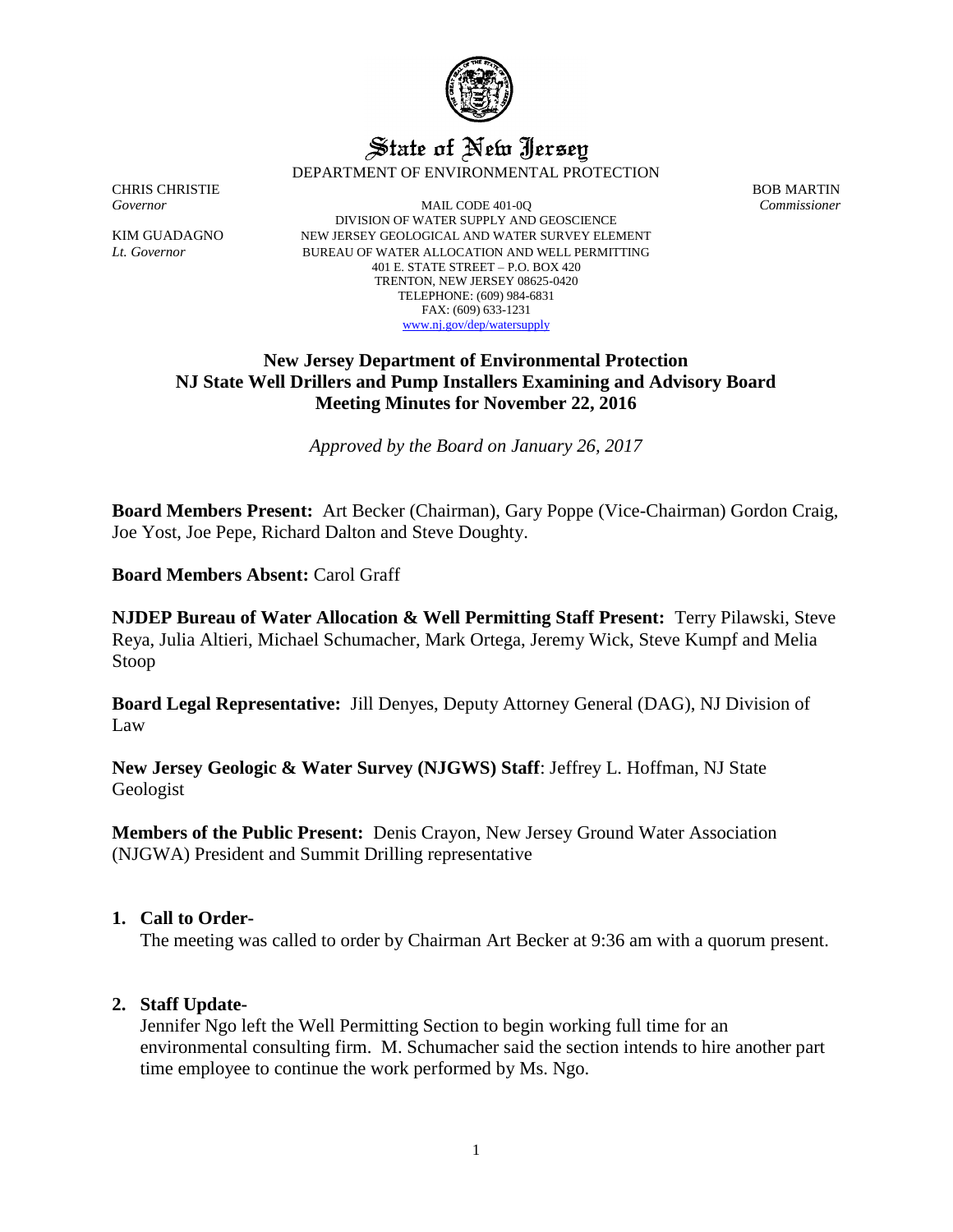Also, Steve Doughty announced that he decided to delay his retirement date until January 1, 2017, to assist with impending drought related issues. He stated that this will, therefore, be his last Board meeting.

**3. Review and Certification of the Minutes for the September 15, 2016 Meeting –** A motion to approve the minutes without change was made by R. Dalton, seconded by J. Yost and approved unanimously.

**4. Review and Certification of the Minutes for the October 27, 2016 Conference Call –** A motion to approve the minutes without change was made by G. Poppe, seconded by G. Craig and approved unanimously.

# **5. Review of Applicants & Approval for the December 7, 2016 Master Well Driller, Journeyman, Journeyman B, Monitoring Well Driller, Soil Borer and Pump Installers Exams –**

Master Well Driller– A motion to approve one (1) listed license exam applicants was made by G. Poppe, seconded by S. Doughty and approved unanimously.

Journeyman- A motion to approve all three (3) listed license exam applicants was made by G. Craig, seconded by G. Poppe and approved unanimously.

Journeyman B- A motion to approve two (2) listed license exam applicant was made by G. Craig, seconded by J. Yost and approved unanimously.

Monitoring– A motion to approve all twelve (12) listed license exam applicants was made by G. Poppe, seconded by J. Yost and approved unanimously.

Soil Borer– A motion to approve the three (3) listed license exam applicants was made by S. Doughty, seconded by G. Craig and approved unanimously.

Pump Installer – A motion to approve all seven  $(7)$  of the listed license exam applicants was made by G. Craig, seconded by J. Yost, and approved by all members with the exception of J. Pepe who abstained.

**6. Review of Letter and Supporting documentation for consideration of Journeyman and Pump Installer Exam Applicant –** G. Battschinger. –

A currently deployed US Army Lieutenant Colonel contacted the Well Permitting Section in regards to experience and testing requirements for NJ Journeyman and Pump Installer licensure, said S. Reya. He and the gentlemen, Glenn Battschinger, have been communicating via email. Mr. Battschinger has obtained well drilling experience in the state of Maine and as well as overseas but is unable to meet the exam application requirements as written. At the suggestion of S. Reya, Mr. Battschinger compiled his well drilling experience and qualifications for review by the Board to receive clarification on how he can meet the applicant requirements when he seeks to begin a new civilian career when he redeploys home in May 2017. Mr. Battschinger meets the 3-year minimum well drilling experience requirement for an out-of-state applicant as he worked under the supervision of Maine well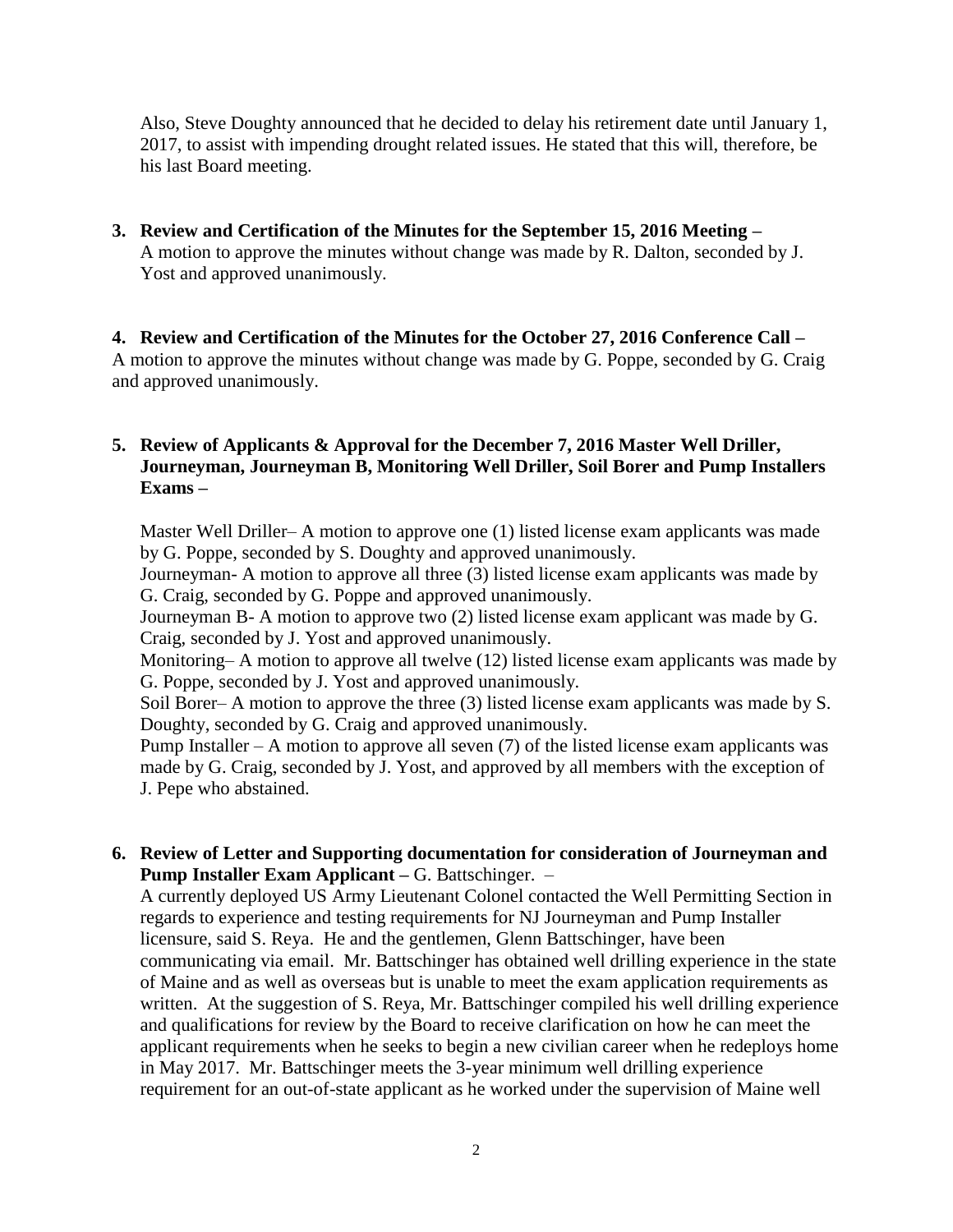drillers (and provided signed and notarized reference questionnaires documenting such). He has agreed to obtain the National Ground Water Association (NGWA) certifications in the appropriate categories, as is required of out-of-state applicants since they have not worked under the supervision of a NJ licensed well driller of the proper class to certify his/her experience. Once obtained, the only applicatory requirement Mr. Battschinger will not meet is the ability to document that he has assisted with the installation of five (5) wells within the last three (3) years. He has assisted two (2) NJ licensed well drillers within the last few years, however, he has reportedly only been able to obtain a signed reference questionnaire from one of the drillers to document two (2) wells drilled under that licensed driller's supervision. All Board members stated that if he can assist with the installation of three (3) more wells he would be able to sit for the exam. Further, Board members volunteered to assist Mr. Battschinger in finding an opportunity to obtain the remaining wells by getting him in touch with some drilling contractors near his residence with which he could work once home. S. Reya will contact and assist him via email on behalf of the Board.

#### **7. 2017 Board Meetings and Conference Call Dates-**

Board meeting dates were published with The Star Ledger, The Trenton Times, The Press of Atlantic City and The Secretary of State on Saturday, November 19, 2016. All meetings will be held in the 4th Floor Large Conference Room of NJDEP, 401 East State Street, Trenton, NJ 08625 on the following dates:

Thursday, January 26, 2017; Thursday, March 16, 2017; Thursday, May 25, 2017; Thursday, July 20, 2017; Thursday, September 21, 2017; Tuesday, November 21, 2017; Two (2) conference calls will be held in the Bureau of Water Allocation and Well Permitting Bureau Chief's Office to approve the April and October Exam scores. These conference calls will take place at 10 am on April 27, 2017 and October 26, 2017.

The Exam Dates for 2017 are: April 6, June 7, October 4 and December 6.

#### **8. GeoPro Power TECx Geothermal Grout Thermal Enhancement Compound–**

A field pumping demonstration of this product was performed on September 27, 2016. Board and Bureau representatives (G. Craig and S. Reya respectively) were present to observe the onsite mixing and pumping of the PowerTECx TG Lite 1.20 (Btu/hr ft°f) and TG Select 1.40 mixtures. Both mixes were prepared in accordance with the manufacturer supplied mix tables. The field mixes, which consist of bentonite and a graphite thermal enhancement compound, were pumped through a tremie pipe into two (2) vertical closed loop geothermal well boreholes until grout "return" was observed at ground surface. Samples of each product were collected from both the grout mixer and borehole return. Final lab permeability results of the onsite mixes were submitted to the Bureau via email on October 11, 2016. The values were all below the maximum permeability value specified at N.J.A.C. 7:9D-2.9(b).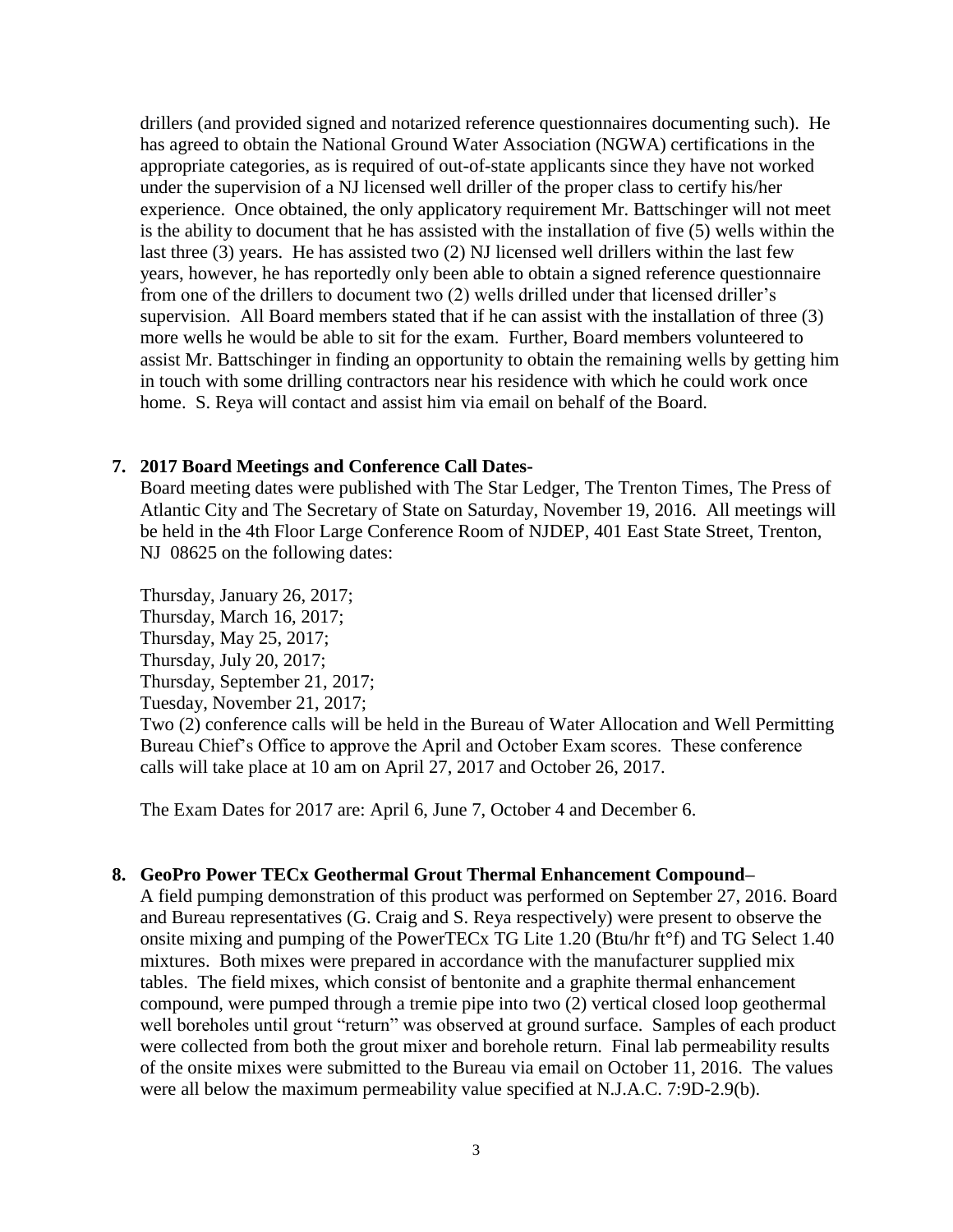Following the Board's review of the above information, S. Doughty moved to recommend that the Department approve GeoPro's Power TECx 1.40 grout mix along with all other variants of lower thermal conductivity listed in the PowerTECx mix table, for use in NJ. The motion was seconded by R. Dalton and approved unanimously. The Bureau will draft a letter approving the use of seven (7) geothermal grout mixtures listed in the product sheet. Specifically, this approval will apply to

PowerTECx mixed with TG Lite or TG Select at the following thermal conductivity (Btu/hr ft°F) values: 0.79, 0.88, 1.00, 1.07, 1.14, 1.20 and 1.40.

S. Reya also briefly discussed another GeoPro product for which the manufacturer seeks NJ approval. This grout product, CG Plus, is intended to be used in both unconsolidated and consolidated formations, as the manufacturer indicates that the product is cement-based. A discussion about whether it truly constitutes a cement-based grout based on the material components ensued. S. Reya will reach out to the manufacturer for additional information and the product will be further discussed at the January meeting.

# **9. Horizontal Directional Drilling by Richard Dalton-**

R. Dalton presented information on horizontal directional drilling (HDD). He explained that this trenchless technology has historically consisted of small diameter shallow horizontal holes for the installation of electrical, telephone or television cable lines under roads, yards and other areas in order not to disturb the surface. It is believed that the Department decided not to regulate this type of horizontal drilling as this activity was an alternative to digging shallow trenches which did not impact ground water. However, R Dalton was unable to find any written documentation when or how this position was established. A search of the minutes of the State Well Drillers & Pump Installers Examining and Advisory Board Meetings from about 1984 through 2000 found no mention of horizontal drilling. R. Dalton believes that well permits have been approved in the past for horizontal wells drilled for the purposes of removing contamination from soil and groundwater from under buildings. Those drilled for utility lines, however, have remained essentially unregulated by the Department since these installations have been interpreted as not meeting the definition of a well.

Currently, HDD is used to develop boreholes for pipeline projects which may consist of large diameters, depths of greater than 50 feet below the earth's surface, multiple geologic formations which may affect groundwater sources. Recently in New Jersey, HDD technology is being used to drill holes up to 58 inches in diameter, a thousand or more feet long and at least 50 feet or more below the ground surface. The longest and deepest completed drill project, in New Jersey, is the Monksville Reservoir HDD, a 42-inch hole with 30-inch pipe that has a horizontal distance of 4,783 and depth of 54 feet below bottom of the reservoir (about 100 feet below the reservoir water surface). The southeastern end of the borehole passed under a hill at a depth of 460 feet below the land surface and had horizontal distance over 800 feet where the borehole was over 400 feet below the surface.

On a recent HDD project in Mercer County a reaming tool became stuck in the 56-inch hole during the last cleanout pass. The reamer was stuck about 900 feet in the borehole after it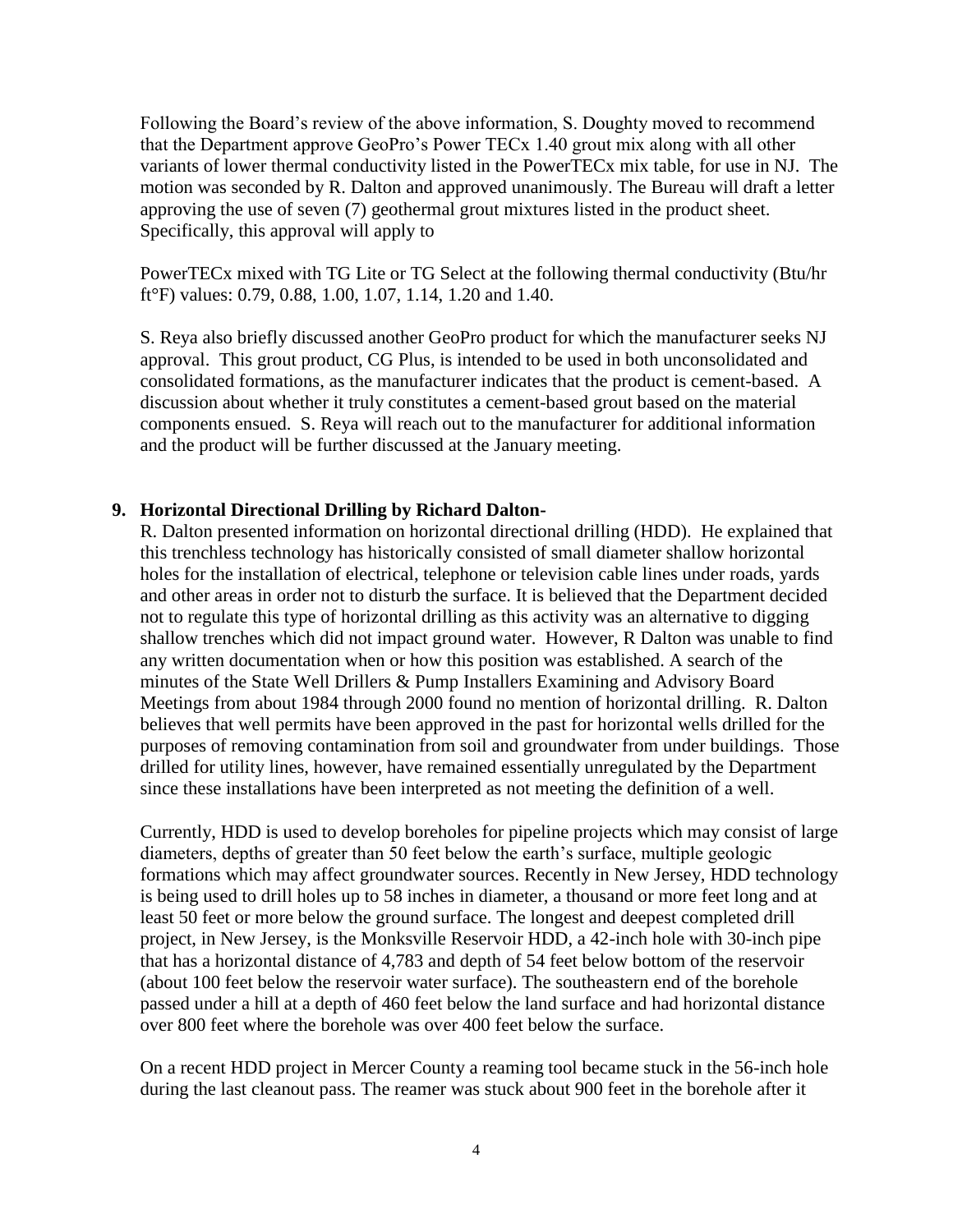sheared off from the drill tailstring. Then the drill rod ahead of the reamer uncoupled. Many recovery attempts were made with various fishing tools and all were unsuccessful. After two additional failed drilling attempts, at the site, there are currently two  $(2)$  abandoned  $+/-56$ inch boreholes about 1,900 feet long and a smaller pilot hole, possibly 20 inch in diameter, which intersected the first borehole about 1,100 feet from the upper end. According to one email on the project the boreholes have been grouted and the top 5 feet has been filled with soil, but currently there is no information on how the holes were grouted or the grout material used. An internet search was conducted for information on grouting requirements related to trenchless technology but little information was found.

R. Dalton noted that the Department has strict regulations to which NJ drillers must adhere when constructing water supply wells (both potable and non-potable), monitoring wells, geothermal wells, yet this drilling activity poses a much greater risk to the ground waters of the state due to the sheer diameters, distances and depths drilled and yet they remain unregulated. He stated that there are no requirements to grout a failed/abandoned; between the borehole and a casing or pipe; or between a casing and the pipes inside the casing.

The well rules require all wells or boreholes to be properly grouted using Department approved materials. Currently, according to N.J.A.C. 7:9D-2.9, the only grout types that can be used in consolidated formations are those that contain Portland cements type I, II, III, or V and are mixed in accordance with Tables 1, 2 or 4. R. Dalton suggested that HDD contractors should be required to design a grout specifically to meet the permeability requirement of not greater than 1 x10-7 centimeters per second if they cannot use one of the currently approved grouts for sealing wells. The Department's Office of Permit Coordination and Environmental Review and the Division of Land Use Regulation are the only two programs that coordinate, review and issue permits for pipeline projects. The Division of Water Supply and Geoscience plays a limited role via the Bureau of Water Allocation and Well Permitting in that the construction of the pipeline itself may trigger the need for a dewatering or other short term water use permit (such as water usage registration, short term water use permit-by-rule, or dewatering permit-by-rule) based on water use from ground or surface sources equal to 70 gallons per minute or more for trench dewatering, dust control, irrigation, make up water, and pressure testing.

After some discussion, the Board members decided to develop a resolution at the next meeting to propose coordination with these offices to ensure that HDD activity in NJ does not continue to go overlooked. R. Dalton will work with J. Hoffman on developing language for consideration by the Board at the January meeting.

**10. Water Allocation & Well Permitting Enforcement and Field Work Activities –** J Altieri presented a summary of the Well Permitting Program's enforcement and field activities conducted over the past two months.

A) Unsettled Well Construction Violation-

On November 4, 2016, Bureau staff witnessed and documented the removal of 20 feet of 6 inch steel casing and PVC surface casing that was not grouted in a 200 foot domestic well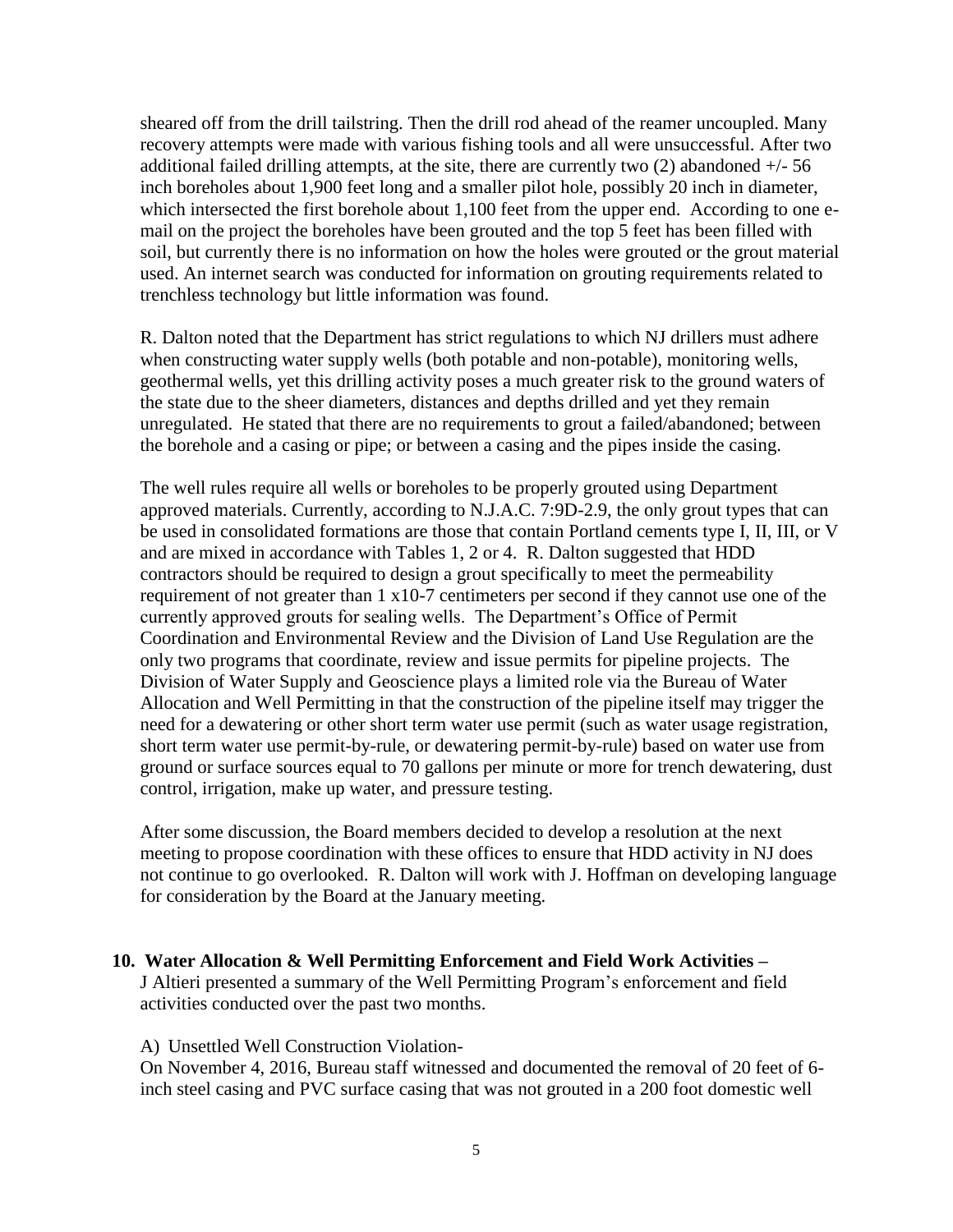that was never completed in Hope Twp., Warren County. All decommissioning activities went well except that the steel casing installed was not plumb so it was a little tougher for the driller to remove than initially anticipated. The licensed well driller also reamed the hole with a 10-inch hammer to a depth of 120 feet to set and grout 6-inch casing and complete the well as per requirements of the new permit. Coordination with Northern Region of Water Compliance and Enforcement is pending for the issuance of additional penalties to the original Pennsylvania based well drilling company.

#### B) Improper Well Decommissioning/Well Construction-

The Bureau continues to investigate a New Jersey Journeyman B licensed well driller and his company suspected of improperly decommissioning a 65-foot deep irrigation well, specifically,

by not using the correct method and amount of bentonite grout as per the regulations to fill the open casing and a second case involving the same driller improperly grouting a new irrigation well. The Bureau is preparing to pursue further enforcement actions in response to the issues of alleged non-compliance with the Departments Central Region Enforcement.

#### C) Field Work-

Well Permitting Section staff performed twenty-three field inspections during the past eight weeks, mostly of abandoned well sites inspections and gathering evidence of suspected well drilling violations against well drillers suspected of violating the well construction regulations mostly for grouting violations.

#### D) New Compliance Investigations-

On October 13, 2016, the Bureau was alerted by Ocean County Health Department that a Master well driller was submitting local permits without the required approved state well permits listed. Well permitting staff sent a list of eight pending permit property addresses to the Health Department to field verify if these and certain other wells might be already drilled. Site inspections of those eight properties by the Ocean County and well permitting staff plus an additional thirteen permit applications received by the Bureau between the dates of October 13-20, 2016 confirmed that seven properties overall, appeared to have wells constructed before the State permit approval date. Of the seven properties, four had permits still pending approval by the Bureau. The Bureau denied the permits on November 3, 2016 since these wells were confirmed drilled in violation of N.J.A.C. 7:9D-1.6(b). On November 3, 2016, letters of Non-Compliance and orders to properly decommission the four (4) drilled wells were also issued. Earlier in October 2016, two additional confirmed cases of well drilling by the same driller and company before an approved permit in violation of N.J.A.C.7:9D-1.6(b). Bureau Well Permitting staff intend to witness the proper decommissioning and re-drilling a total of five wells that were ordered sealed. Coordination with Central Region of Water Compliance and Enforcement is pending for the issuance of additional penalties at this time.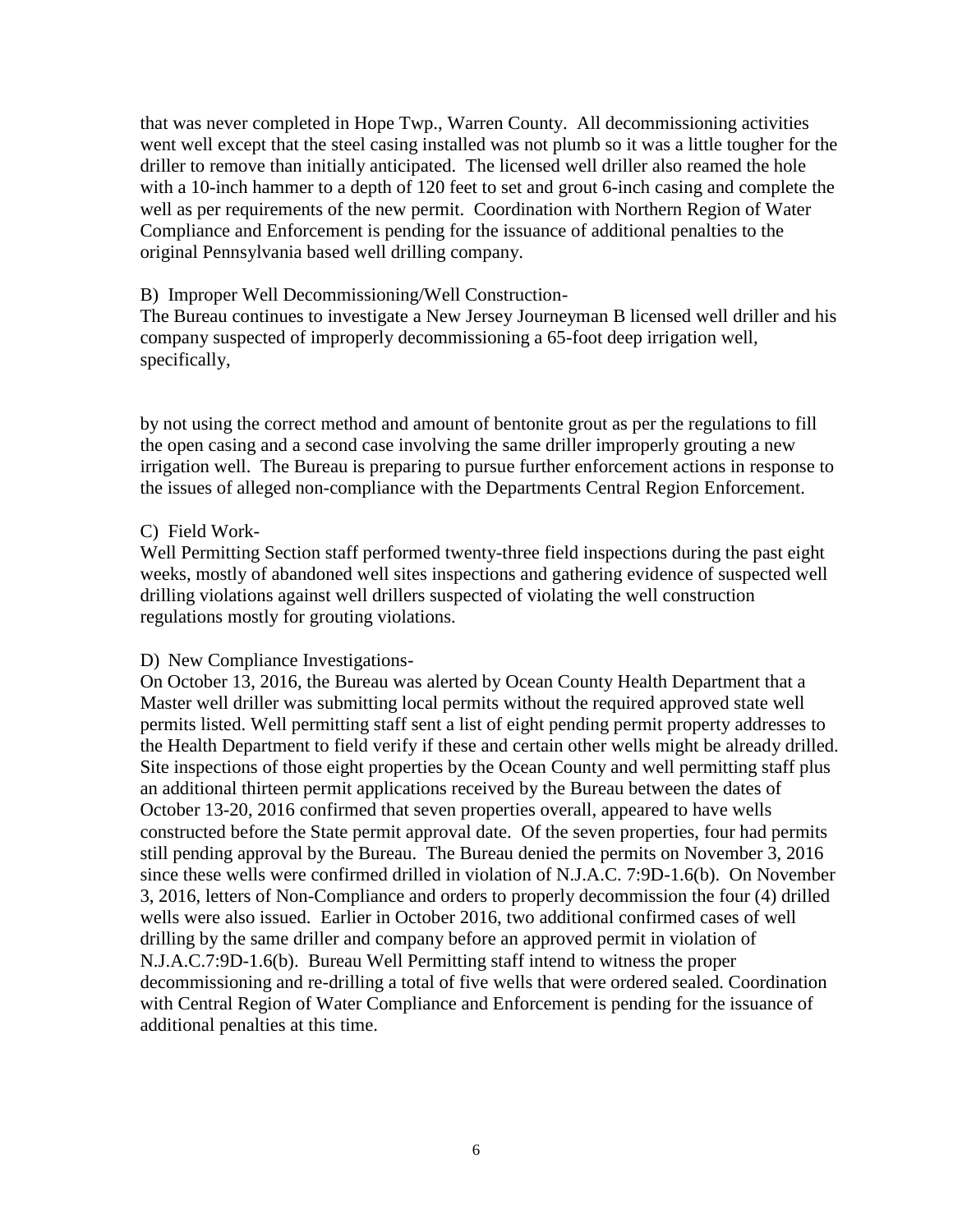# **11. Installation of Unpermitted Closed Loop Geothermal Wells:** Update by S. Reya and M. Schumacher-

On Thursday, September 15, 2016, the Bureau of Water Allocation & Well Permitting (Bureau) received a report of potential violations of the well rules (lack of proper grouting closed loop geothermal wells). A search of the Department's well permitting database did not yield any drilling permits for the site. The following day Bureau staff inspected the site and found that six (6) geothermal wells had been installed and the drill rig was over top of a seventh borehole that had been drilled, though a geothermal "loop" had not yet been installed in the borehole. Staff contacted the Southern Bureau of Water Compliance and Enforcement to report the noncompliance and request their assistance. Staff from both Bureaus met with the contractor at the site of the geothermal wellfield and a Notice of Violation was issued on September 28, 2016. The geothermal system at the site consists of 80 wells approximately 300 feet deep, most of which are already in use. The geothermal wells are unpermitted, were drilled by an unlicensed individual and cited to be improperly constructed based on onsite observations by Bureau staff.

Representatives of the Division's Bureau of Water Allocation & Well Permitting, Southern Bureau of Water Compliance and Enforcement and the Division of Law met with representatives of the contractor at the Southern Enforcement office in Camden on October 26, 2016. The meeting was requested by the contractor as a result of the Department's issuance of a Notice of

Violation regarding the construction of the illegal geothermal system. The meeting intended to develop a path toward compliance.

Staff is committed to working with the contractor to develop a decommissioning scenario that would result in little to no disruption to the operation of the partially occupied facility. The contractor indicated that they would reach out to licensed drillers and geologic professionals to assist in evaluating decommissioning alternatives and options.

# **12. Drought Status Update by Steve Doughty-**

S. Doughty briefed the Board regarding drought conditions and the impact on the State's water supplies. Rainfall, stream flows, shallow ground water and reservoir levels remain well below long-term average levels for this time of year. These conditions prompted the issuance of a Drought Watch on July 25, 2016, for 12 northern NJ counties. The persistent dry weather resulted in the next level of response, a Drought Warning designation for the 12 counties already under Watch as well as Monmouth and Ocean counties, being made on October 22, 2016.

A Drought Warning is a non-emergency, supply-side response by the NJDEP to preserve and balance existing water supplies within affected regions. Drought Warning Administrative Order 2016-10 (AO 2016-10) issued by Commissioner Martin directed modified stream passing flows, water transfers, and other related measures. The objective under a Warning is to avert or lessen the impact of an impending water emergency by balancing supplies between systems/regions. The measures imposed under AO 2016-10, in addition to some